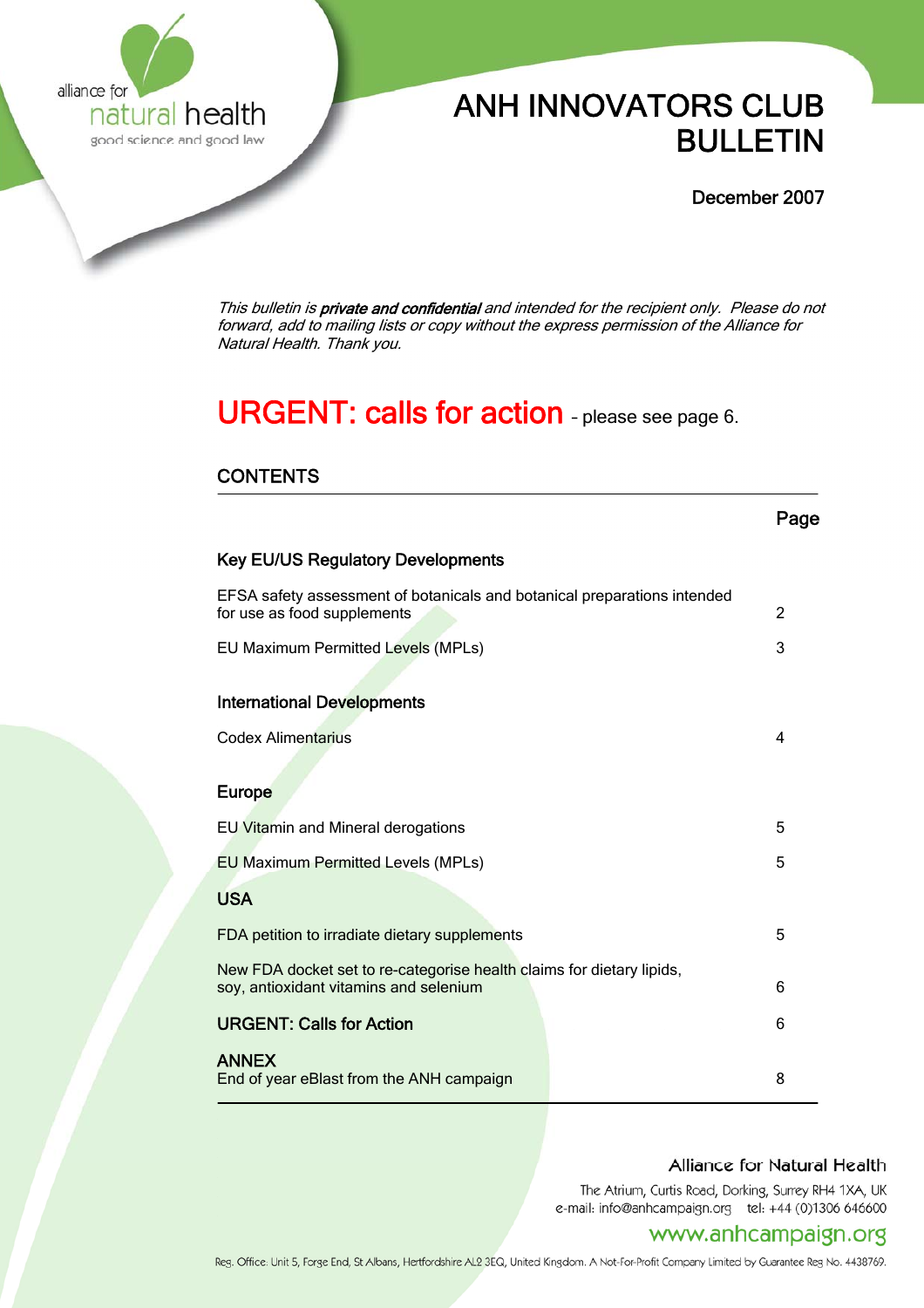# Happy New Year!

Here's wishing all the members of our Innovator's Club a peaceful and productive start to 2008. Thank you for your support in 2007 and we hope to continue working with you in 2008. Your support is invaluable and helps us to continue our pioneering and unique work to help establish more appropriate scientific and legal frameworks for the natural health industry, while also protecting consumer freedom of choice in healthcare.

2007 has been a very full year in which we've seen the Regulators step up a gear in what appears to be a concerted movement orchestrated worldwide towards international harmonisation. There is more and more evidence to support the view that the European model of regulation of natural products is providing the template for global regulation, with both Codex guidelines and elements of proposed US regulation (most recently, in the area of health claims) mirroring the European regulatory model. 2008 holds a wide range of challenges in Europe (e.g. maximum permitted levels, proposed bans on 60 herbal ingredients), in the US (e.g. GMPs, AERs, health claims), in New Zealand (e.g. continued pressure from Australia re Trans-Tasman harmonisation), and elsewhere. We assure you that the ANH will, with your continuing help, be rising to the challenges as they emerge, as well as acting proactively to help create a workable and fitting regulatory framework.

The new ANH website, to be launched in January 2008, will, we believe, make an important contribution to the overall campaign. The website will allow us to much better publicise the range of activities in which we are involved, ranging from natural health, through to organic foods and farming, and drinking water quality. The site will allow strong graphics and multimedia capabilities, as well as forums and a specific members-only area for Innovators Club members.

We have annexed the ANH campaign end of year eBlast to this Bulletin (p. 8), for those of you who do not receive the eBlasts directly.

We thought it pertinent to share the festive season message from the UK Food Standards Agency's Chief Scientist, Andrew Wadge, because it rather starkly serves to remind us why none of us can give up on what we do and the reasons why we're doing it!

### Dump the detox

Posted by Andrew Wadge (Chief Scientist, Food Standards Agency, UK) on December 27, 2007 in Science, safety and healt

Been overdoing the feasting and tempted by the latest 'detox' diet or supplements? Well here's a good idea to help you recover and save you money at the same time. First, drink a glass or two of water (tap is fine, cheaper and more sustainable than bottled); second, get a little exercise - maybe a walk in the park - and third, enjoy some nice home-cooked food. There's a lot of nonsense talked about 'detoxing' and most people seem to forget that we are born with a built-in detox mechanism. It's called the liver. So my advice would be to ditch the detox diets and supplements and buy yourelf something nice with the money you've saved. Personally, I would recommend the new Neil Young and Steve Earle albums. What about you? Happy New Year!

#### ...... Happy New Year indeed!

We have submitted a response to Andrew Wadge's piece, which is presently being considered by moderators on the FSA website. Why don't you post your own comment at [http://www.fsascience.net/2007/12/27/dump\\_the\\_detox](http://www.fsascience.net/2007/12/27/dump_the_detox)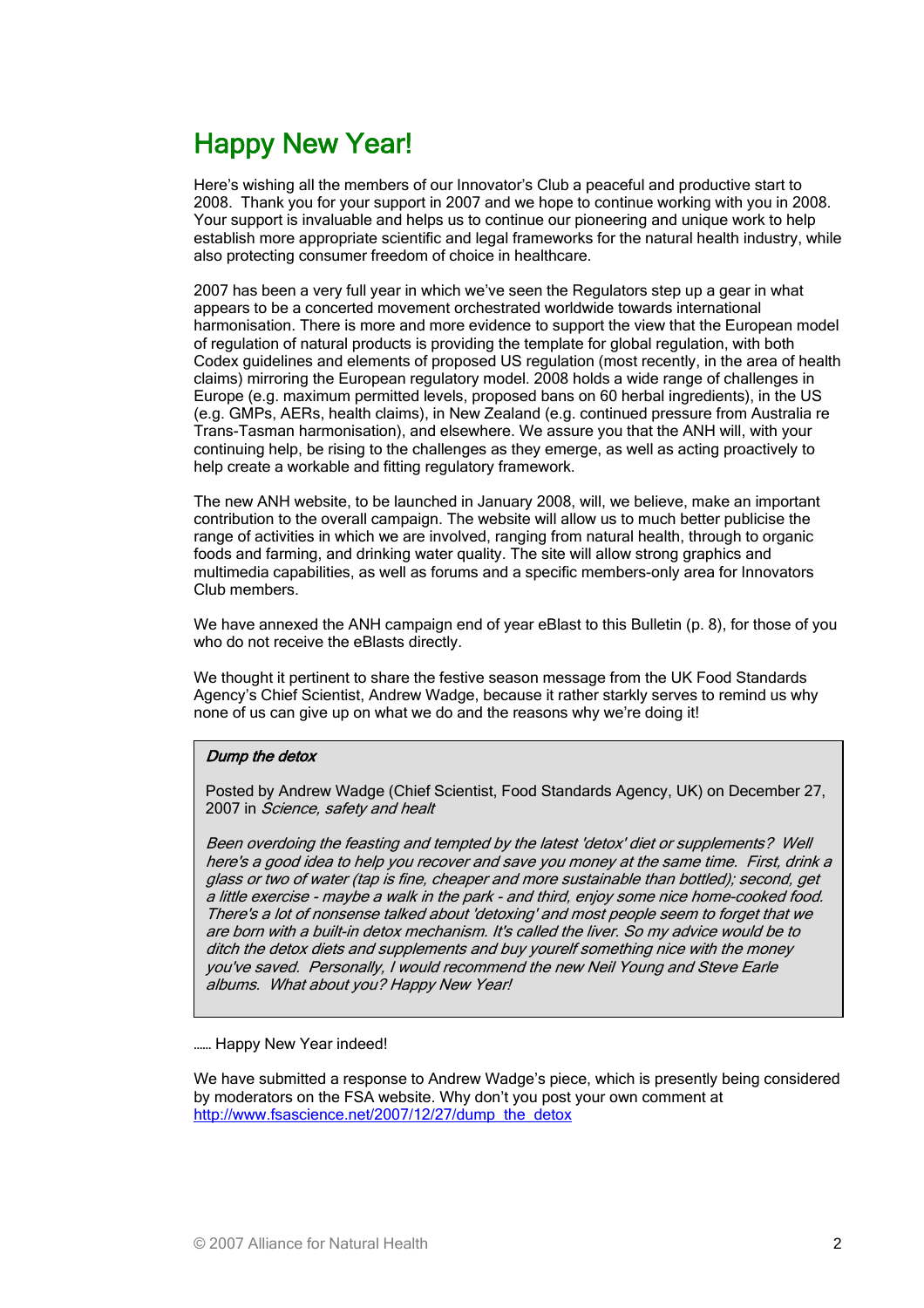# Key EU/US Regulatory Developments:

### EFSA safety assessment of botanicals and botanicals preparations intended for use as food supplements

The next step in the harmonisation of food/food supplement regulations across the European bloc has been released by the European Food Safety Authority (EFSA) in the form of a draft guidance document on how botanicals and botanical preparations in food supplements should be classified. You will recall that the product and data requirements, as well as very high costs, of accessing the Traditional Herbal Medicinal Products Directive (Directive 2004/24/EC), effectively a fast-track for medicinal licensing of 'traditional' herbal medicinal products with more than 15 years history of EU usage, have meant that most companies are still reliant on selling herbal products, especially poly-herbal products, as food supplements. Not unsurprisingly the assessment hinges on safety and risk assessment, with around 860 plants having been categorised into two lists.

### **Background**

In a Discussion Paper adopted in 2004, the EFSA Scientific Committee expressed the need for improving the quality and safety of botanicals and botanical preparations that have become widely available to consumers through several distribution channels in the EU. They feel that as the market volume and the variety of products expands, so does the need for a better characterisation of the range of botanicals and botanical preparations on the market, and for harmonising the risk assessment and consumer information approaches for these products. The Discussion Paper was brought to the attention of the EFSA Advisory Forum whose members confirmed that the issue was from moderate to high priority for their respective countries. As a consequence, EFSA asked its Scientific Committee (SC):

- To prepare a guidance document on how to assess the safety of botanicals and botanical preparations to be used in food supplements
- To establish a list of main categories of botanicals and botanical preparations and to prioritise the products to be considered for a safety assessment

#### The guidance document

The EFSA SC has now adopted for public consultation a guidance document for safety assessment, in which botanicals or botanical preparations, for which an adequate body of knowledge exists, could benefit from a "presumption of safety". Issues they feel that should be carefully considered in order to reach such a conclusion are discussed in detail in the recent draft guidance document (attached). According to EFSA, safety assessment of botanicals and botanical preparations for which a "presumption of safety" is not possible, would require additional data according to an approach described in the attached guidance document.

EFSA's SC has compiled two Compendia of botanicals (also attached) that have been used in food and that have been reported by some European Member States as of possible concern regarding safety:

- A Compendium of botanicals that have been reported to contain toxic or addictive or psychotropic substances
- A Compendium of botanicals that have been reported to have also a medicinal use.

In addition, criteria for prioritising botanicals and botanical preparations for safety assessment have been developed. EFSA want it known that the inclusion of a botanical in one of the attached compendia cannot be interpreted as being classified by EFSA as foodstuffs and therefore does not prejudge the classification of those botanicals by the Member States in accordance with the relevant legal framework. Similarly, these compendia list botanicals without any judgment on whether these are safe or not safe for food / feed applications.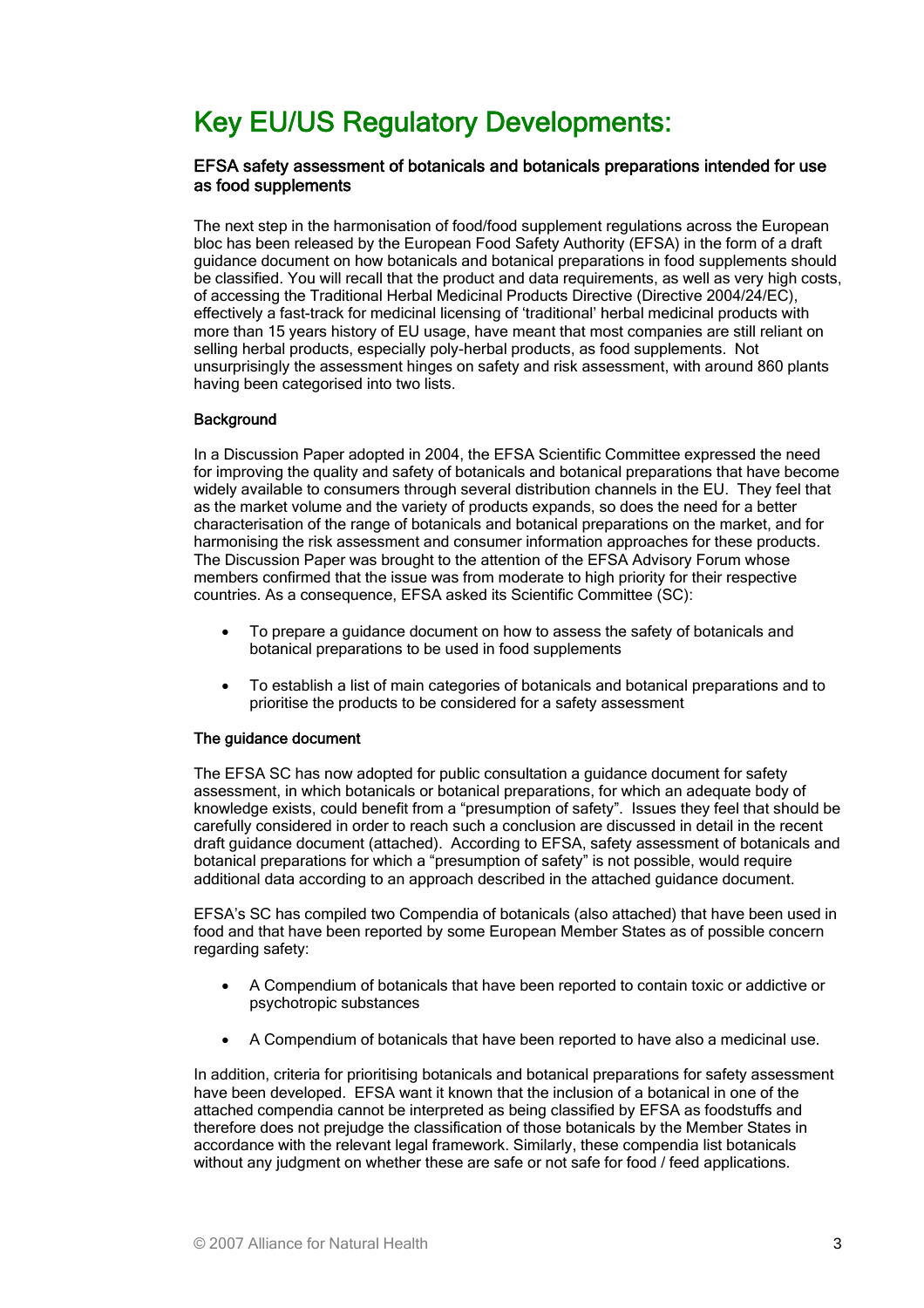#### ANH Comment:

The Consultation is open until 15 February 2008 and we believe that its outcome will be pivotally important to the way in which regulatory authorities around the world deal with botanicals in food or dietary supplements. We will be submitting a strong response to the consultation but would welcome any inputs that any members of the Innovators Club might have. We would urge you to pass the attached, 28-page, EFSA draft guidance on botanicals to your regulatory specialists within your company with a view to them providing feedback to us for inclusion in our submission. Please email Meleni Aldridge, Innovators Club coordinator, at [mel@anhcampaign.org\)](mailto:mel@anhcampaign.org). Your comments on the consultation should be sent to us by 8 February 2008.

## International Developments

#### Codex Alimentarius

Dr Rob Verkerk participated, for the third year running, in this year's annual meeting of the Codex Committee on Nutrition and Foods for Special Dietary Uses (CCNFSDU), held at Bad Neuenahr, Germany between 11 and 17 November 2007. Dr Verkerk acts as scientific advisor to the US-based National Health Federation, which is the only delegation officially present at Codex meetings to have a health freedom manifesto. The highlights from this year's meeting were the progress made in terms of understanding by members of the Electronic Working Group on risk assessment of problems with conventional risk assessment methods, as raised by Dr Verkerk during the meeting, as well as the strengthening of the relationship with the New Zealand government delegation.

You will appreciate that given that Codex committee decision-making procedure is based on consensus voting by country delegations, with INGOs (International Non-Governmental Organisations) only able to influence voting, it is imperative to have country delegations that are able to champion the natural health cause. Although the South African delegation was a supporter of these issues for a number of years, a change in the delegation membership for 2007, as well as an apparent shift in its priorities (including relinquishing heading up the Electronic Working Group on Nutrient Reference Values [NRVs]) has meant that we have needed to find a new champion.

Over the last year, the ANH has coordinated an effort with its new affiliate in New Zealand, the New Zealand Health Trust, to build a relationship with the New Zealand government's representatives at Codex. This has involved lengthy education and discussions on a wide range of issues, especially risk assessment, health claims and NRVs. Physical meeting, plenty of dialogue during the November meeting, and a dinner meeting, has cemented the relationship and we are confident that the New Zealand government will become an increasingly important champion of natural health and freedom of choice issues in future meetings.

It is also evident that the ANH's position paper on EU Maximum Permitted Levels [MPLs] (released on 24 October 2007) has become the key basis for discussion of limitations of existing methodologies about risk assessment, even within the context of Codex. The document on 'Establishment and Application of Risk Analysis Principles' by the CCNFSDU has moved to Step 5 (out of 8-steps) in the Codex procedure.

The full report from November's meeting can be downloaded from: [http://www.codexalimentarius.net/download/report/687/al08\\_26e.pdf](http://www.codexalimentarius.net/download/report/687/al08_26e.pdf)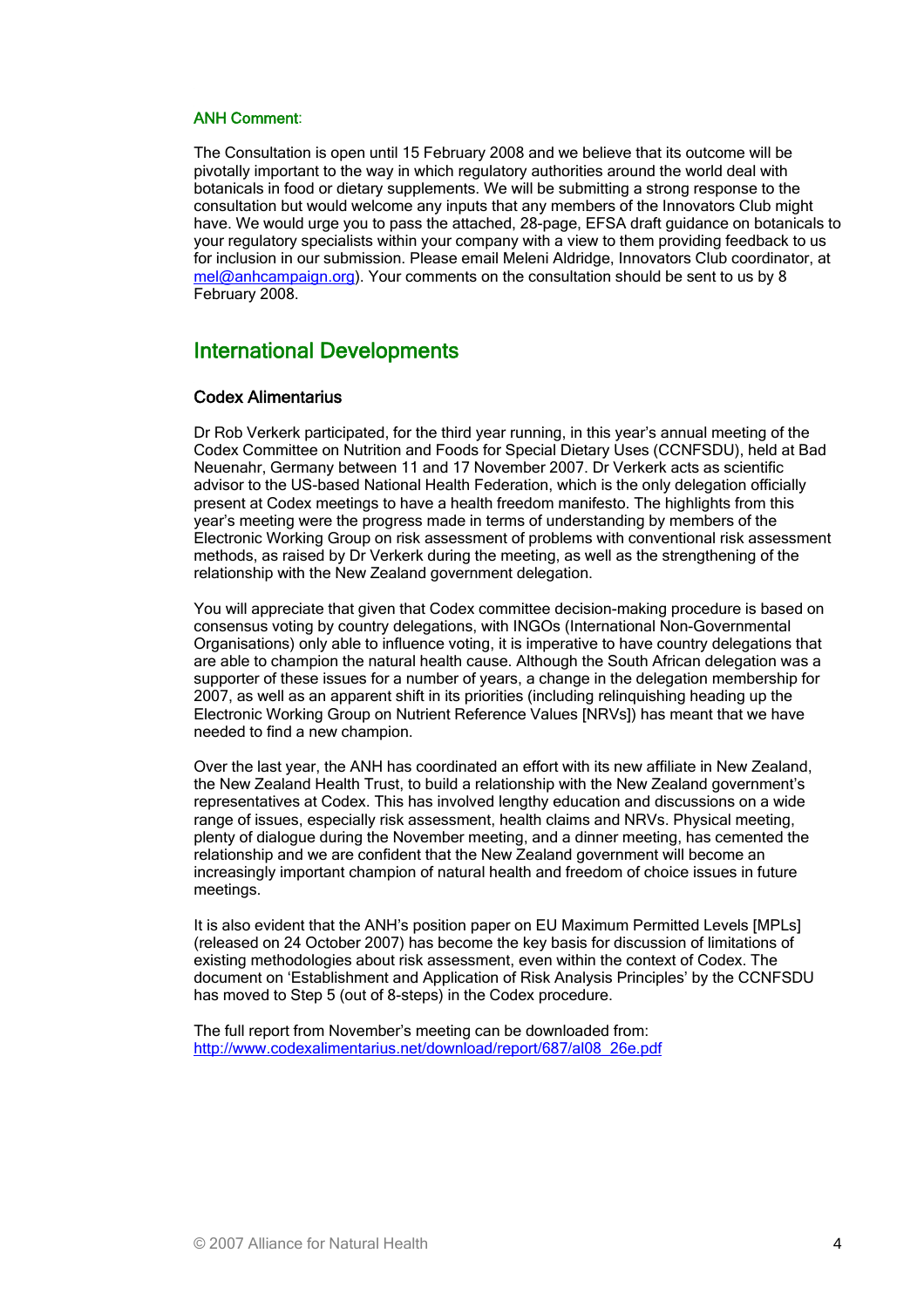# Europe

## EU vitamin and mineral derogations

We strongly urge all manufacturers and suppliers selling products into any EU market to keep a close eye on the EU derogation list of vitamins and mineral forms at [http://europa.eu.int/comm/food/food/labellingnutrition/supplements/food\\_supplements.pdf](http://europa.eu.int/comm/food/food/labellingnutrition/supplements/food_supplements.pdf) given the stated intention of EFSA and the European Commission to withdraw as many as 300 nutrient forms from the list by 31 December 2007. At the time of release of the present Bulletin (on the same date), these deletions have yet to occur, but they are likely imminent. The key reason for any withdrawals will be lack of data within the dossiers. See Action Point 4 (p. 7) for how ANH Consultancy can help with compilation of dossiers. Remember: it will be an offence to continue marketing any food supplement product in any of the EU's 27 Member States if the product contains any vitamin and mineral forms which are not listed either on Annex II of the Directive (2002/46/EC) or the derogation list.

## EU Maximum Permitted Levels (MPLs)

The Irish Association of Health Stores continues its campaign, which is now fuelled heavily by the ANH's October 2007 position paper on MPLs, to lobby the Irish government to consider consumer interests in its inputs to the development of the proposed EU-wide regulation of maximum levels for food supplements and fortified foods.

Dr Robert Verkerk from the ANH spoke together with Green Party Senator Deirdre de Burca, also Health Spokesperson for the Greens, at a press conference in Dublin on 12 December 2007. The press conference signalled the handing over of 60,000 signatories of the IAHS's rolling petition against this proposed regulation. It is worth considering a point made in the joint IAHS/ANH press release on 12 December that if the opposition across the EU was found to be similar to that in Ireland, this would represent 6.5 million Europeans opposing the proposed regulation of maximum levels.

For press release and related media coverage in Ireland (including leading national newspapers, the Irish Times and the Irish Independent, please refer to:

<http://www.alliance-natural-health.org/index.cfm?action=news&ID=305> (or search for 'Irish Association of Health Stores' on new ANH website, at [www.anhcampaign.org,](http://www.anhcampaign.org/) which will go live by end of January 2008).

It is expected that the European Commission will issue final amounts in 2009 as it submits its proposal for an amendment to the Food Supplements Directive (Directive 2002/46/EC), or an entirely new Directive or Regulation for consideration by the Council of Ministers and the European Parliament.

# USA

### FDA petition to irradiate dietary supplements

US based Steris Corp filed a petition with the FDA in 2003 and proposed that the food additive regulations "be amended to provide for the safe use of ionizing radiation for the control of microbial contamination on dietary supplements, and ingredients used in the manufacture of dietary supplements, up to a maximum absorbed dose of 30 kGy" (kiloGray). So far, the FDA has not denied the petition and American Herbal Products Association (AHPA) became aware of the petition when it was referenced in the preamble to the FDA's final rule on current good manufacturing practice for dietary supplements on June 25, 2007.

The ANH and the AAHF strongly support the AHPA petition. If there were ever an approach that could, in a single swoop, lessen the potency of herbs and other dietary supplements, then it is irradiation.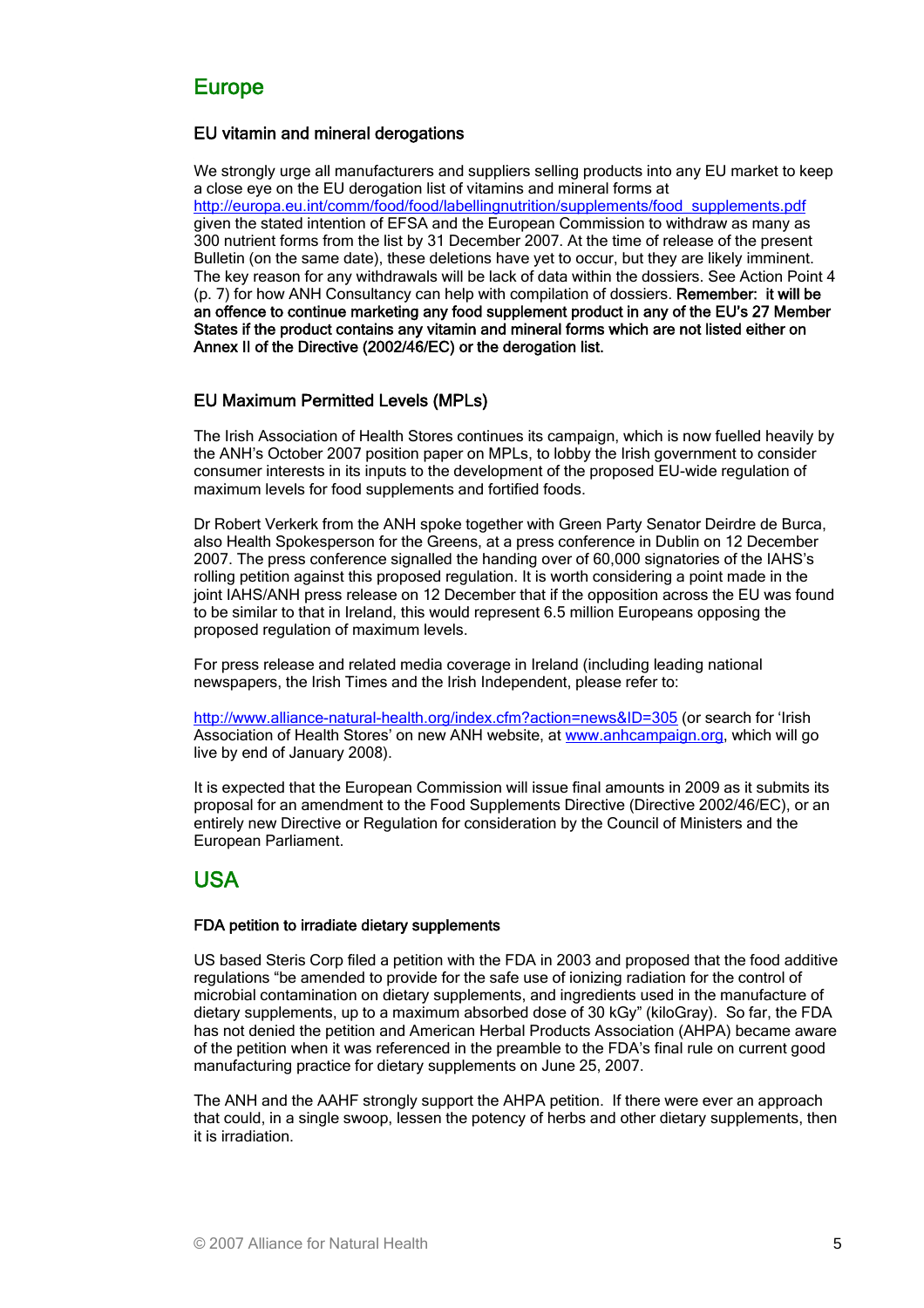There is good evidence now that almost any dosage of ionizing radiation does some damage (if it can kill pathogens, it can damage other cells and molecules), and any dosage above 10kGy is considered very high. 30 kGy is excessive in anyone's book, especially when exposure is likely to be to particularly sensitive molecules such as vitamins or enzymes. The danger for the nutraceutical industry is that vitamins and enzymes, as well as other nutrients or cofactors, are much more prone to break down when not present in a food matrix, as is typically the case in dietary supplements. In real terms this may mean that consumers could seriously be misled if the stated label content is different from the actual content which has been reduced as a result of irradiation.

There are other risks as well: the formation of radiolytic products which can be harmful and the increased risk of migration of components in packaging materials (e.g. plasticizers like bisphenol-A) into the food or dietary supplement product.

AAHF is planning a campaign to educate Congress and is working on an appropriate report language request (due by Feb 14<sup>th</sup>) for House and Senate encouraging the FDA to reconsider its stance on irradiation of food.

Please send any comments to Meleni Aldridge ([mel@anhcampaign.org\)](mailto:mel@anhcampaign.org) for onward submission to AAHF.

#### New FDA docket set to re-categorise health claims for dietary lipids, soy, antioxidant vitamins and selenium

The US Food and Drug Administration (FDA) has just announced an opportunity for public comment on its intent to re-evaluate the scientific evidence for two previously authorized health claims (dietary lipids (fat) and cancer; soy protein and risk of coronary heart disease) and two qualified health claims that were the subject of letters of enforcement discretion (antioxidant vitamins and risk of certain cancers; selenium and certain cancers). The agency is undertaking a re-evaluation of the scientific basis for these authorized health claims and qualified health claims because of new scientific evidence that has emerged for these substance-disease relationships. The new scientific evidence may have the effect of weakening the substance-disease relationship for these authorized health claims and either strengthening or weakening the scientific support for the substance-disease relationship for these qualified health claims.

More information can be seen at [http://www.fda.gov/OHRMS/DOCKETS/98fr/E7-24813.pdf.](http://www.fda.gov/OHRMS/DOCKETS/98fr/E7-24813.pdf)

The ANH's affiliate, the American Association for Health Freedom (AAHF) will be responding to this call with a submission to the FDA. You are invited to send your comments to Meleni Aldridge ([mel@anhcampaign.org](mailto:mel@anhcampaign.org)), who will be liaising with the AAHF prior to submission by 19th February 2008.

# URGENT: calls for action Company response required!

- 1. Comments invited on EFSA draft Guidance for safety assessment of botanicals and botanical preparations: Urgent comments are required from manufacturers and distributors regarding the EFSA draft guidance (attached) on botanicals and botanical preparations intended for use as food supplements by mid February 2008. Therefore, the ANH requires your comments no later than Friday 8<sup>th</sup> February 2008 in order for us to include your position in our submission.
- 2. Comments invited on FDA petition to irradiate dietary supplements: In order to have your position included in the AAHF report to the House and Senate, please make sure you submit to the ANH by **Thursday 7<sup>th</sup> Feburary 2008**.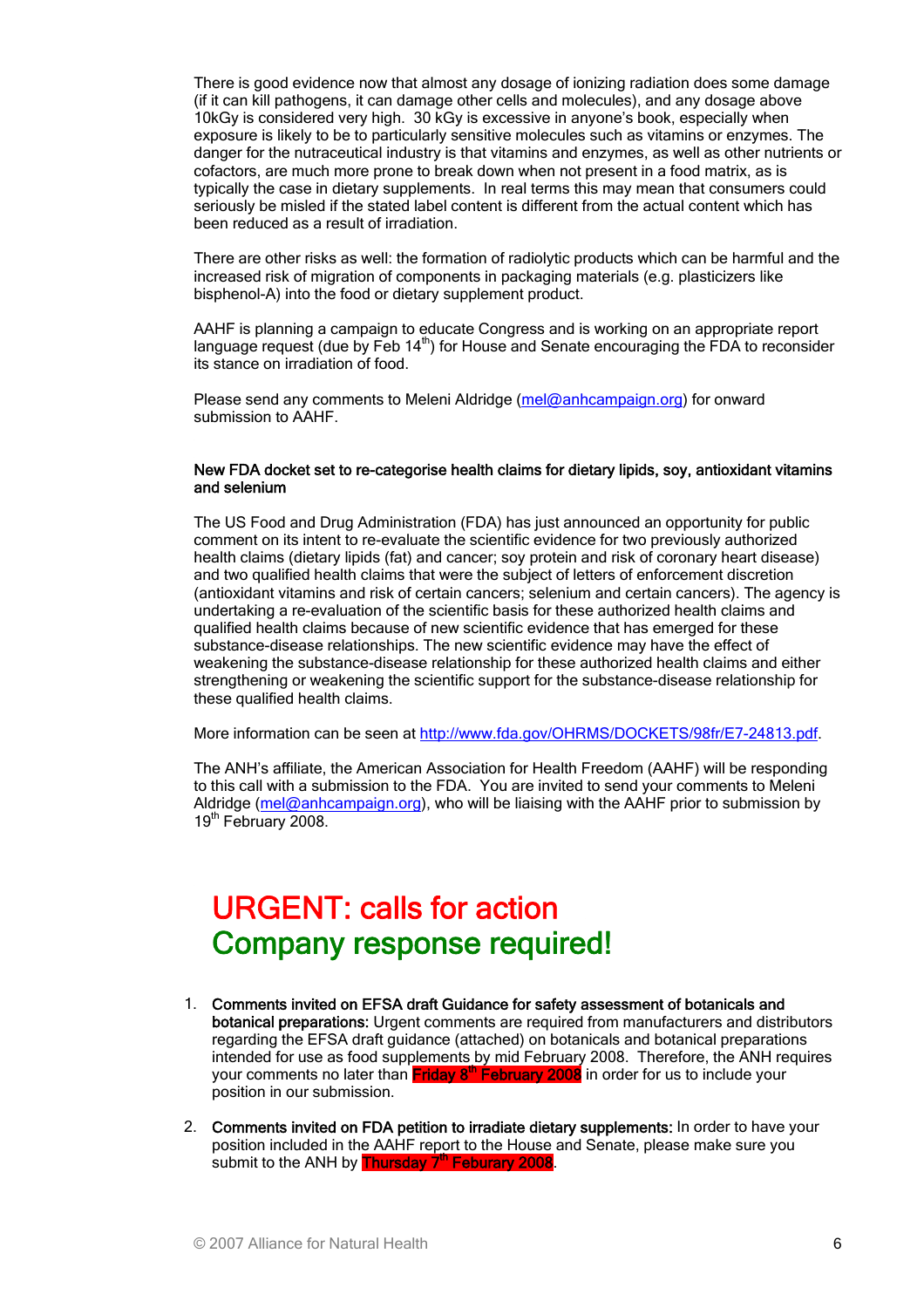- 3. Comments invited to FDA submission on re-categorisation of health claims: Comments are required on the FDA's move to re-categorise allowed health claims for dietary lipids and cancer, soy and heart disease and antioxidant vitamins, selenium and certain cancers. The ANH will be collecting comments for onward submission to the AAHF by **Monday 11<sup>th</sup>** February 2008.
- 4. Applications to Positive List of EU FSD called for: Comments from the European Commission and AESGP at the AESGP conference in October 2007 highlight the risk to companies relying on derogation dossiers for product sales. The ANH strongly advises companies once again, to consider making applications to the FSD Positive List for nutrients whose sale is currently protected by derogation dossiers. The ANH can provide support through the IC membership for Gold and Silver members and through the ANH Consultancy Ltd if necessary. Key action point for 2008
- 5. US Innovators: Charitable tax deductible donations (for US individuals and companies) can be made to the ANH via our US affiliate the American Association for Health Freedom/Health Freedom Foundation. Donations should be sent to The Health Freedom Foundation clearly marked that the gift is in support of European or global work.

The Health Freedom Foundation 4620 Lee Highway, Suite 210 Arlington, VA 22207 Phone: 1800 230 2762 or 703 294 6244 or Fax: 703 624 6380

Note to US companies: We would be extremely grateful if you could publicise this method of making charitable tax deductible donations to the ANH from within the US to your customers in any marketing literature you are about to send out.

> For further information about the ANH, the ANH Innovators Club or ANH Consultancy Ltd, please contact:

Meleni Aldridge Development Manager Alliance for Natural Health Tel: +44 (0)1306 646 550 Email: [mel@anhcampaign.org](mailto:mel@anhcampaign.org)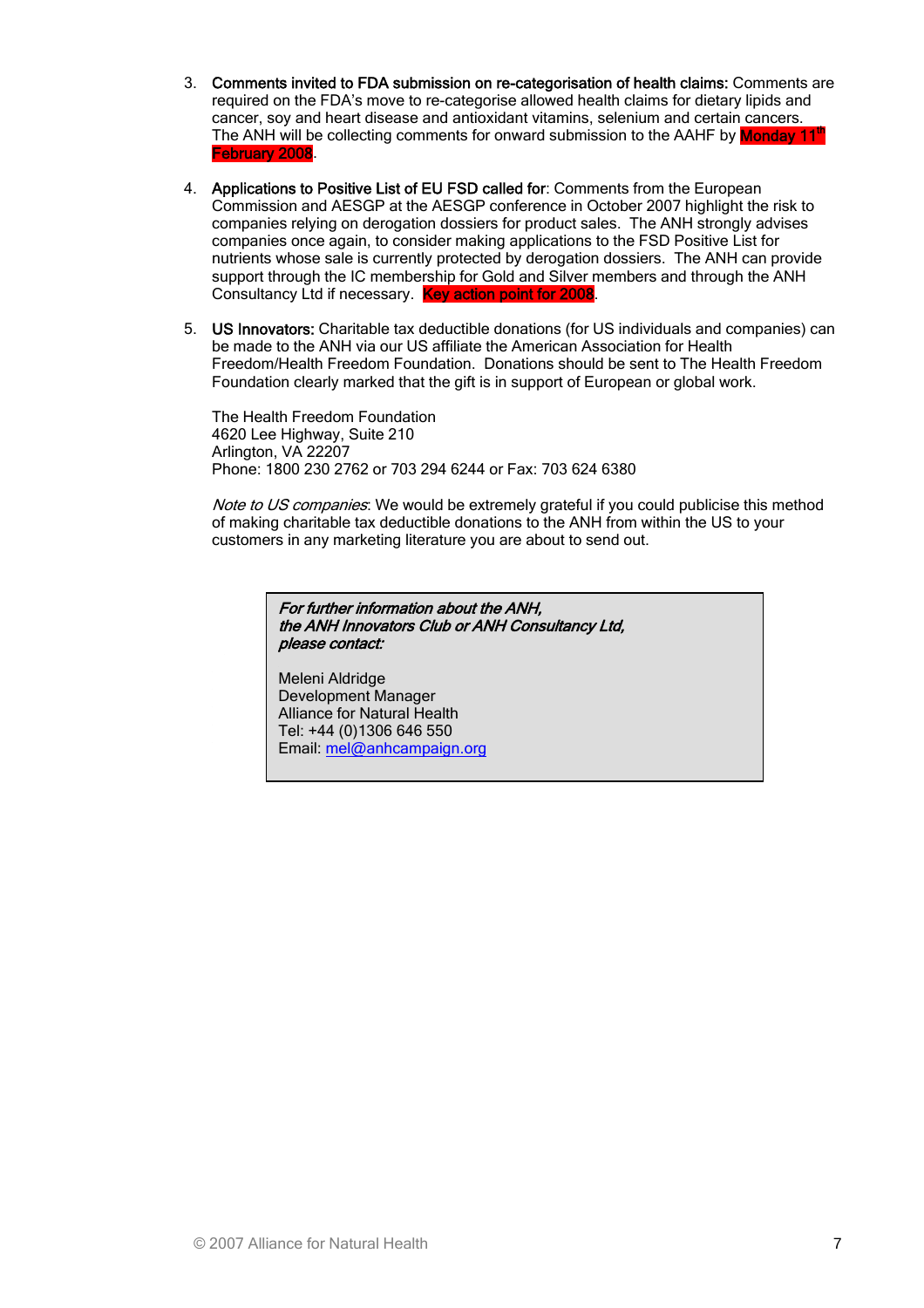### **Issued December 24, 2007**

Seasons greetings to you—supporters and friends of the Alliance for Natural Health. Since our inception in 2002, every year has become more and more important with regard to key processes that have the potential to make or break our ability to maintain and heal our bodies using the fruits of nature.

2007 stands out in so many ways, and we can already see why 2008 is set to be so important for all of us who hold our rights to freedom of choice in healthcare so dear. But first and foremost, we'd like to extend our very warm thanks to all of our supporters for making it possible for us to continue our pioneering work**—**without your help, we would not be able to continue. This support is truly international, with supporters now originating from 98 different countries, covering every continent and region of the world.

### **Highlights of 2007**

This year has again seen us extend the bounds of our work. A quick run through our archive of news items in 2007, via [http://www.alliance-natural](http://www.alliance-natural-health.org/index.cfm?action=news&ID=all)[health.org/index.cfm?action=news&ID=all](http://www.alliance-natural-health.org/index.cfm?action=news&ID=all), will give you a feel for what has been achieved this year, ranging from our work in places as contrasting as the US, Europe, New Zealand and the United Arab Emirates.

Almost exactly two years after the ruling on our case which challenged the EU's Food Supplements Directive, our actions forced the European Commission to reverse its 2006 position on natural sources of nutrients, which indicated that these vital nutrients would be banned unless comprehensive, cost-prohibitive dossiers were submitted to the European Food Safety Authority. The Commission's [revised view](http://www.alliance-natural-health.org/index.cfm?action=news&ID=288) was provided after [we submitted](http://www.alliance-natural-health.org/index.cfm?action=news&ID=274) a cluster of applications to the Directive's positive list, and it confirmed that natural, food sources of vitamins and minerals were indeed outside the scope of the Directive and would be regarded as foods, not supplement ingredients. They can therefore continue to be used without requiring costly applications to the positive list.

2007 saw more and more evidence of globalisation of laws, guidelines and standards on natural health. Such a trend could be a good thing if it meant 'harmonising' to liberal laws, but the real problem is that 'consumer safety' is being used, perversely, as a reason to apply highly restrictive standards on natural health products and claims about them. Codex Alimentarius is a central mechanism in this process, and after [attending the last meeting](http://www.alliance-natural-health.org/index.cfm?action=news&ID=302) of its nutrition committee in Bad Neuenahr in Germany in November, as part of the US-based National Health Federation, we were left in no doubt that our work in unpicking the irrational science that underpins these safety arguments is central to making gains against this tide of oppressive, antinatural health regulation.

This work was possibly most clearly exposed in our [October 2007 position paper](http://www.alliance-natural-health.org/index.cfm?action=news&ID=299) which attacked the European Commission's proposed approach on setting maximum levels for vitamins and minerals EU-wide. We demonstrated that political and economic forces have distorted the model to such an extent that its flawed science threatens to limit our intakes to the point that we would not be able to purchase levels of nutrients generally associated with good health. For example, the model proposes that levels of the provitamin A carotenoid, beta-carotene, would be limited to the amount typically found in less than one-and-a-half carrots and that of selenium to less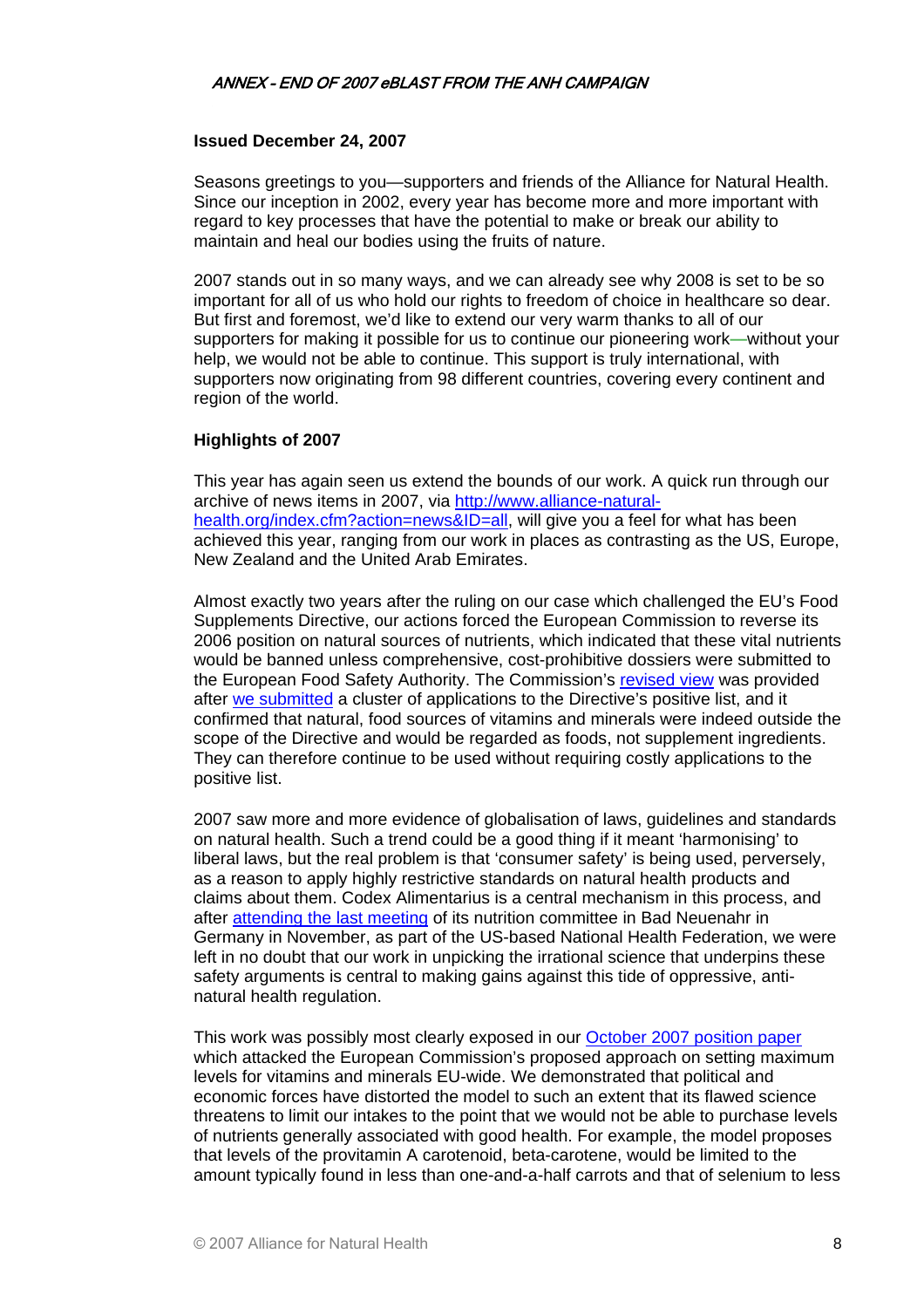than that present in just two brazil nuts. If you haven't yet had a chance to read our [position paper—](http://www.alliance-natural-health.org/_docs/ANHwebsiteDoc_290.pdf) consider allocating 15 or 20 minutes over the New Year's break to inform yourself of one of the most central issues that will affect your ability to manage your own health over the coming years. It will help you to understand how one of the most powerful governments in the world hopes to foist a flawed risk management model on 450 million of its citizens, with further hopes of exporting the same system globally via Codex over the coming years.

Let's be reminded of the Irish people's concern over this issue. The ANH joined the Irish Association of Health Stores [just two weeks ago in a press conference](http://www.alliance-natural-health.org/index.cfm?action=news&ID=305) which preceded passing a rolling petition, presently with over 60,000 signatories, to the Irish Minister for Health, Mary Harney. If we assume that other Europeans feel the same way as the Irish, that would mean that 6.5 million or so European consumers oppose Europe's attempt to limit our vitamin dosages. 2008 is likely to be make or break when it comes to seeing whether a democracy still exists in Europe, and there's good reason to believe that these natural health issues might become pivotal to any referenda on [ratification of the European constitution](http://news.bbc.co.uk/1/hi/world/europe/3954327.stm).

Let us also remember that although Europe represents the 'epicentre' of moves to restrict natural health, as well as the template for international regulation, especially through Codex, there are many other regions of the world where the outcome of the fight on natural health issues is pivotal. It would be remiss, in any summary of 2008, to not make mention of the struggle of the New Zealand people, spearheaded by ANH's New Zealand affiliate, the New Zealand Health Trust, to [stop the medicalised](http://www.alliance-natural-health.org/index.cfm?action=news&ID=279)  [model of Australia](http://www.alliance-natural-health.org/index.cfm?action=news&ID=279) from finding a new home on the other side of the Tasman. The diverse natural products and raw materials industry of New Zealand, which is a major supplier to other parts of the world, including the US, would suffer dramatically if the Trans-Tasman harmonisation agreement was to eventuate. The recent success of the New Zealand Health Trust's campaign buys some much needed time, but the [fight goes on.](http://www.alliance-natural-health.org/index.cfm?action=news&ID=287)

### **Looking to 2008**

While we stitch together our campaign strategy for 2008, we see another pivotal year ahead. We will see ever greater attempts to limit our access, internationally, to natural health, be it by attempts to impose impossibly high hurdles for players in the natural health market. These hurdles can typically only be negotiated by the multinational pharmaceutical and food corporations, the very organisations set to benefit if the competition from smaller companies, the real pioneers in natural health, is eliminated. But as we've demonstrated before, good science and good law, the central plank of ANH's approach, can be used to positively influence the process.

Following what will be a 12 month delay, caused by unforeseen technical issues and tight funds, we also aim to launch our new website in late January 2008. Our thanks go to our new web team at **Embright** who have now overcome the main technical problems hindering the development of the site. The ANH's new portal (at [www.anhcampaign.org\)](http://www.anhcampaign.org/) will, we believe, allow us to drive our campaigns so much more effectively—as well as providing valuable information on issues as diverse as natural healing, organic foods, GM, drinking water quality and mobile phone radiation. It will also mean the end of these text-rich eBlasts (hooray, we hear you utter!) with which we have all persevered over the last four years! Apologies to those of you who have struggled with our eBlasts, especially to those whose systems don't allow the eBlasts to format properly and appear as a single paragraph of text!